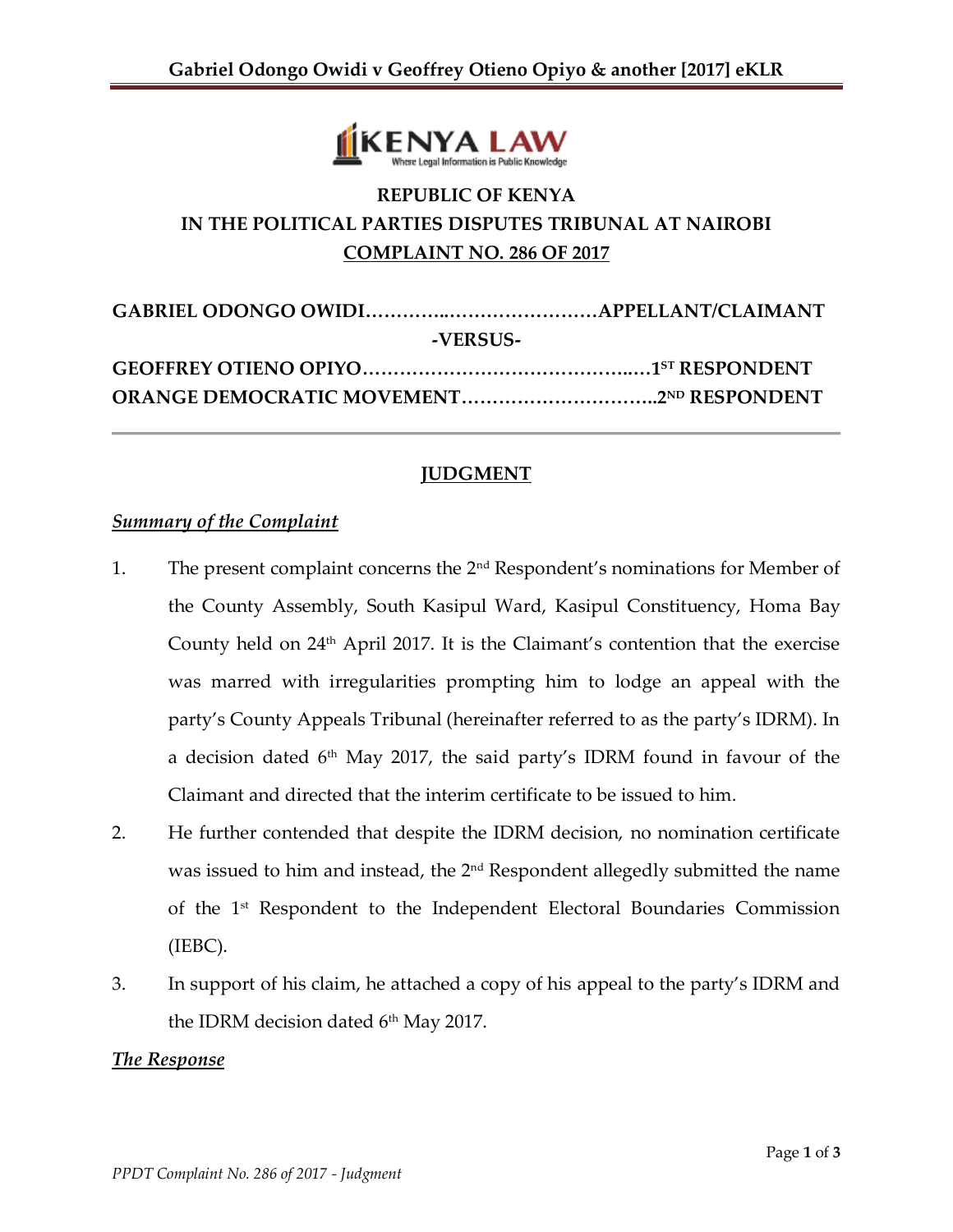- 4. In reply, the 1<sup>st</sup> Respondent via a Replying Affidavit filed on 25<sup>th</sup> April 2017, contended that he was declared winner and duly awarded the final party nomination certificate by the Returning Officer. He argued that the Claimant came a distant sixth in the nomination exercise and therefore had no legitimate expectation to be the  $2<sup>nd</sup>$  Respondent's nominee. He disputed the Complainant's allegations that the nomination exercise was marred with irregularities, and averred that the exercise was peaceful and conducted in a free and fair manner.
- 5. It is also the 1st Respondent's contention that he was not informed of the party's IDRM proceedings challenging the outcome of the nomination exercise. He averred that the IDRM decision did not take into consideration material facts and evidence and consequently violated the principles of natural justice and his political rights as captured under Article 38 of the Constitution of Kenya.

### *Issue for determination*

6. In our consideration, the main issue for determination is *whether the Claimant should be gazetted as the 2 nd Respondent's nominee for the position of Member of County Assembly, South Kasipul Ward, Kasipul Constituency, Homa Bay County*.

### *Analysis*

- 7. As stated above, the Claimant's main contention is that the nomination exercise of  $24<sup>th</sup>$  April 2017 was marred with irregularities and consequently, the party's IDRM held that the interim nomination certificate be issued in his favour.
- 8. Upon perusal of the IDRM decision dated  $6<sup>th</sup>$  May 2017, it is clear that the proceedings did not benefit from the evidence of the Returning Officer, an official of the 2nd Respondent specifically mandated to declare the results of the nomination exercise. Further, that the IDRM did not consider the evidence and testimony of the 1st Respondent before making its determination. If indeed the exercise was marred with serious irregularities, it is unclear on what basis the